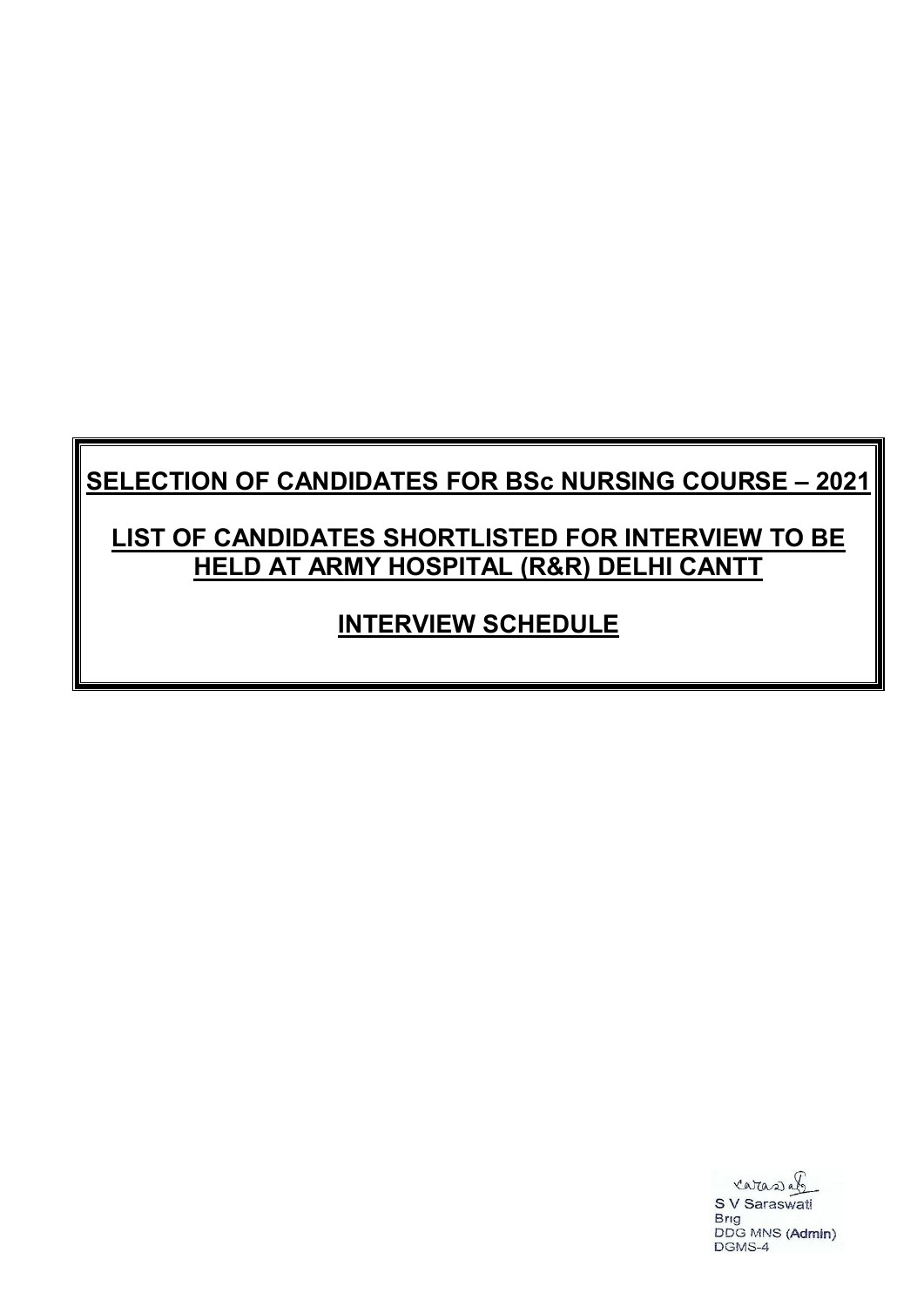### **INTERVIEW CENTER ARMY HOSPITAL (RESEARCH & REFERRAL) DHAULA KUAN, NEW DELHI – 110010**

| 23 Aug 21 | 24 Aug 21 | 25 Aug 21 | 26 Aug 21 | 27 Aug 21 | 28 Aug 21 | 31 Aug 21 | 01 Sep 21 | 02 Sep 21 |
|-----------|-----------|-----------|-----------|-----------|-----------|-----------|-----------|-----------|
| 1010004   | 3010391   | 6010126   | 14081921  | 18042153  | 19021099  | 19042294  | 19063612  | 24010299  |
| 1010021   | 3010437   | 6010150   | 15010108  | 19010018  | 19031141  | 19042341  | 19063672  | 24010309  |
| 1010048   | 3010607   | 7010070   | 15010119  | 19010079  | 19031144  | 19042344  | 19063703  | 24010323  |
| 1010052   | 3020835   | 7010105   | 15010140  | 19010122  | 19031155  | 19042353  | 19063758  | 24010324  |
| 1010094   | 4000001   | 7010171   | 15010378  | 19010124  | 19031159  | 19042368  | 19063778  | 24010329  |
| 1010108   | 4000050   | 7010341   | 15020468  | 19010127  | 19031176  | 19042371  | 19073968  | 24010331  |
| 1010123   | 4000094   | 7010385   | 15020567  | 19010139  | 19031179  | 19042512  | 19073974  | 24010336  |
| 1010136   | 4000237   | 8010095   | 15020594  | 19010140  | 19031182  | 19052549  | 19074015  | 24010353  |
| 1010141   | 5010082   | 8010120   | 15020596  | 19010141  | 19031192  | 19052552  | 19074043  | 24010355  |
| 1010143   | 5010116   | 8010129   | 15020624  | 19010147  | 19031212  | 19052608  | 19074055  | 24010393  |
| 1010170   | 5010118   | 8010158   | 15020691  | 19010166  | 19031249  | 19052618  | 19074086  | 24010395  |
| 1010189   | 5010122   | 8020336   | 15020715  | 19010239  | 19031250  | 19052659  | 19074185  | 24010402  |
| 1010209   | 5010223   | 8020342   | 15030770  | 19010261  | 19031259  | 19052719  | 19074196  | 24010406  |
| 1010214   | 5010261   | 8020438   | 15030859  | 19010315  | 19031382  | 19052731  | 19074205  | 24010429  |
| 1010243   | 5010284   | 8020458   | 16010146  | 19010318  | 19031431  | 19052804  | 20010025  | 24010446  |
| 1010260   | 5010302   | 9010009   | 16020636  | 19010435  | 19031439  | 19052843  | 20010231  | 24010457  |
| 1010261   | 5010308   | 9010020   | 17010158  | 19010439  | 19031472  | 19052848  | 21010071  | 24020462  |
| 1010287   | 5010323   | 9010110   | 18010018  | 19010444  | 19031518  | 19052884  | 21010178  | 24020467  |
| 1010304   | 5010329   | 9010154   | 18010190  | 19020527  | 19031538  | 19052892  | 22010022  | 24020501  |
| 1010439   | 5010345   | 9010172   | 18010224  | 19020528  | 19031617  | 19052923  | 22010074  | 24020504  |
| 1020501   | 5010359   | 10010017  | 18010355  | 19020530  | 19031640  | 19052935  | 22010222  | 24020540  |
| 1020559   | 5010375   | 11010030  | 18010443  | 19020531  | 19031650  | 19052946  | 23010002  | 24020542  |
| 1020617   | 5010436   | 11010087  | 18010459  | 19020551  | 19031661  | 19053041  | 23010005  | 24020544  |
| 1020633   | 5010437   | 11010128  | 18010557  | 19020568  | 19031671  | 19053080  | 23010059  | 24020570  |
| 1020652   | 5010454   | 11010215  | 18010587  | 19020627  | 19031676  | 19053128  | 24010012  | 24020574  |
| 1030958   | 5010492   | 11010316  | 18010644  | 19020646  | 19031685  | 19053151  | 24010048  | 24020587  |
| 2010024   | 5020542   | 11020411  | 18010796  | 19020661  | 19031708  | 19053163  | 24010055  | 24020596  |
| 2010042   | 5020558   | 12010115  | 18010807  | 19020666  | 19031724  | 19053183  | 24010124  | 24020616  |
| 2010045   | 5020621   | 12010192  | 18010871  | 19020692  | 19031730  | 19053261  | 24010152  | 24020617  |
| 2010062   | 5020635   | 12010194  | 18010893  | 19020694  | 19041922  | 19053302  | 24010175  | 24020625  |
| 3010026   | 5020636   | 13010005  | 18010917  | 19020787  | 19041969  | 19063347  | 24010183  | 24020644  |
| 3010041   | 5020681   | 13010112  | 18010935  | 19020791  | 19041997  | 19063353  | 24010224  | 24020650  |
| 3010046   | 5020730   | 13010262  | 18010981  | 19020873  | 19042009  | 19063359  | 24010232  | 24020660  |
| 3010049   | 5020746   | 13010294  | 18021033  | 19020912  | 19042035  | 19063369  | 24010241  | 24020685  |
| 3010067   | 5020768   | 13010320  | 18021185  | 19020975  | 19042111  | 19063374  | 24010245  | 24020687  |
| 3010113   | 5020818   | 14010020  | 18021286  | 19021008  | 19042133  | 19063418  | 24010247  | 24020688  |
| 3010120   | 6010001   | 14020609  | 18031483  | 19021021  | 19042173  | 19063424  | 24010256  | 24020701  |
| 3010128   | 6010003   | 14030864  | 18031662  | 19021039  | 19042188  | 19063464  | 24010267  | 24020719  |
| 3010234   | 6010058   | 14041141  | 18042130  | 19021080  | 19042226  | 19063471  | 24010285  | 24020744  |
| 3010313   | 6010083   | 14071826  | 18042150  | 19021090  | 19042264  | 19063563  | 24010295  | 24020774  |

Caras<br>SV Saraswati<br>Brig<br>DDG MNS (Admin)<br>DGMS-4